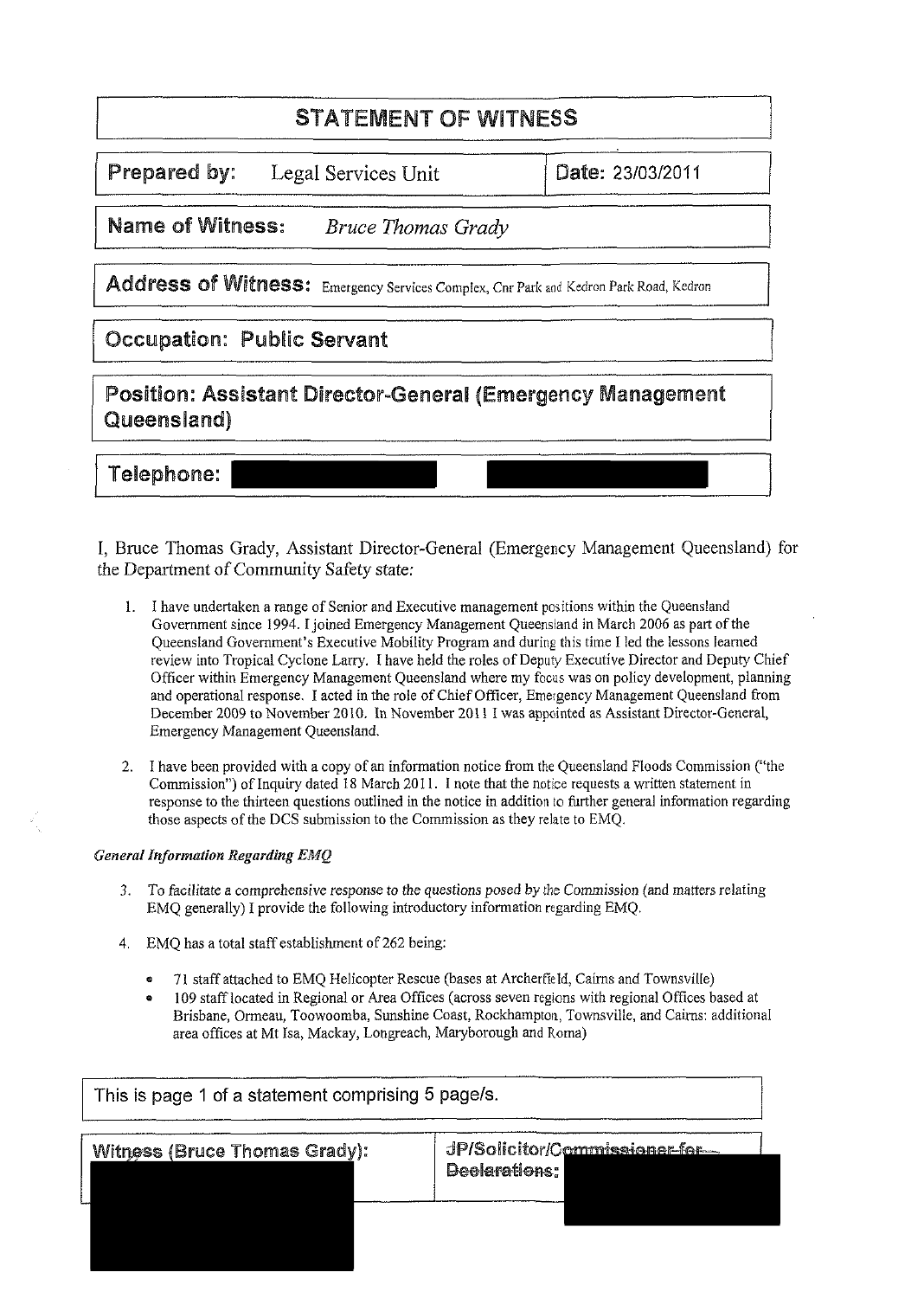- $\bullet$ 82 staff located at the Emergency Services complex at Kedron
- *5.* EMQ has a total budget (2010/2011) of \$79.2M comprised of:
	- \$25M for EMQ Helicopter Rescue
	- \$14.3M for grants administered for State and or State/Commonwealth grants programs to assist disaster management and volunteer organisations.
	- \$6.4M for direct support to the SES (training and equipment)
	- \* \$33.5M for permanent staff and supplies and services to support disaster management and volunteers.
- 6. The Disaster Management Review 2009 and the subsequent ameiidments to the *Disaster Management Act 2003* (effective 1 November 2010) has resulted in a significant shifr in focus for EMQ.
- 7. Previously the Executive Director EMQ undertook the role of Executive Officer to the State Disaster Management Group and EMQ had primary responsibility for delivering the State's response role in the response phase of disaster events. These roles have moved from EMQ, primarily to the QPS, with the introduction of the amendments to the *Disaster Management Act 2003.*
- To respond to the change EMQ reviewed its organisational structure and purpose and is now focused on:
	- i) ensuring continuous improvement of the disaster management arrangements in Queensland;<br>ii) the monitoring of performance and compliance with policy and plans by State,
	- the monitoring of performance and compliance with policy and plans by State,
	- District and Local Disaster Management Groups;
	- iii) managing arrangements with the Commonwealth about disaster management;
	- iv) reporting to the State Disaster Management Group;<br>v) providing disaster management training and providi
	- providing disaster management training and providing advice and support to State, District and Local Disaster Management Groups.

More detail of EMQ's services and support is outlined in the attachment "BG1".

- 9. EMQ and the Queensland Police Service (QPS) worked collahoratively to determine and document the roles, responsibilities and operational doctrine that would guide the practical response arrangements under the new legislation.
- 10. EMQ and QPS also undertook a comprehensive program of regional engagement with local government, EMQ and OPS staff to explain the proposed changes.

### *Details of the planning and preparation functions undertaken during 2010*

- 11. I have collated the relevant data of EMQ's attendance at Local Disaster Management Group meetings and participation in the review of the disaster management plans at various shire Councils into the attached schedule "BG-2".
- 12. 1 have collated the relevant data of EMQ's attendance at District Disaster Management Group meetings and participation in the review of disaster management plans of the Brisbane, Bundaberg, Dalby, Gladstone, Gympie, Ipswich, Longreach, Mackay, Maryborough, Redcliffe, Rockhampton, Roma, Toowoomba and Warwick Disaster District and their corresponding local government areas (including, but not limited to, Exercise ORKO): into the attached schedule, "BG-3".
- 13. 1 have collated the relevant data of the conduct of disaster management training and exercises in the Brishane, Bundaherg, Dalhy, Gladstone, Gympie, Ipswich, Longreach, Mackay, Maryborough, Redcliffe, Rockhampton, Roma, Toowoomba and Warwick Disaster District and their corresponding local government areas (including, hut not limited to, Exercise ORKO) into the attached schedule,"BG-3".

| This is page 2 of a statement comprising 5 page/s. |                                                |  |
|----------------------------------------------------|------------------------------------------------|--|
| <b>Witness (Bruce Thomas Grady):</b>               | JP/Solicitor/Commissioner for<br>Declarations: |  |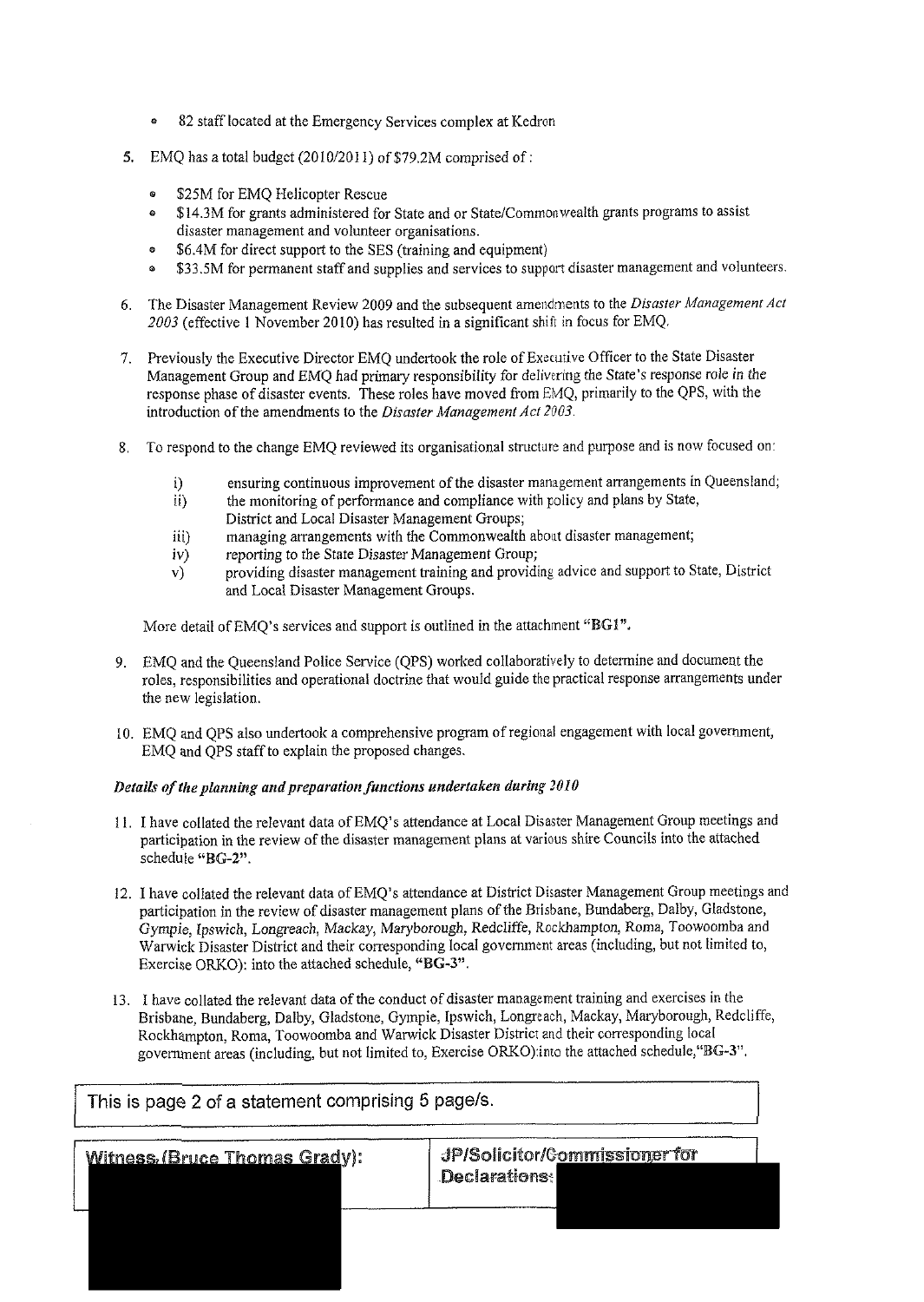- 14. 1 have collated the relevant data of measures taken to ensure coniinuing preparedness and capability through the provision of training and equipment in various local govemment areas into the attached schedule " $BG-4"$ .
- 15. I have collated the relevant data in relation to the 2010 series Pre-Season Flood and Cyclone Workshops held in Charleville, St George, Mackay, Beenleigh, Gladstone, Rockhampton and Gympie including dates on which each workshop was conducted; a summary of the inforination disclosed on each occasion; and an institutional breakdown of the attendees at each worltshop into the 4ttached schedule "BG-5".
- 16. I have collated the relevant data in relation to the second round of consultation sessions regarding the proposed changes to the *Disaster Management Act 2003* conducted during July - August 2010 in Mackay, Brisbane, Maryborough, Emerald, Rockhampton, Charleville, Rora, Toowoomba and Beenleigh, including the dates on which each session was conducted; an overview of the matter addressed at the sessions; and an institutional breakdown of the attendees at each session into the attached schedule "BG-6".
- 17. I have collated the relevant data in relation to Exercise ORKO including an institutional breakdown of the participants in the Exercise; a summary of any review conducted in the Exercise; a summary of any identified outcomes or areas for improvement as a result of the Exercise into the attached schedule "BG-7".
- 18. I have collated the relevant data in relation to the Commonwealth's Pre-Season Operational Briefing for disaster managers held on 12 November 2010 including the location of the briefmg and whether remote conferencing formed part of its format; an overview of the informalion presented at the Briefing; an institutional breakdown of the attendees at the Briefing; any steps taken to disseminate the information to relevant stakeholders (including those local govemment areas rvhich were ultimately flood affected) not in attendance at the Briefing into the attached schedule "BG-8".
- 19. 1 have collated the relevant data in relation to the community testofEmergency Alert Version 2 conducted in the Esk area including the date/s on which the test was/were conducted; the method/s for determining the success rates for the test; and the details of any community feedback concerning the test and/or the operation of the Emergency Alert system into the attached schedule "BG-9".
- 20. I have collated the relevant data in relation to Exercise BONSAI including the date on which the Exercise was conducted including an overview of the form which the Exercise took and the participants involved; and any identified outcomes or areas for improvement as a result of the conduct of the Exercise into the attached schedule "BG-IQ".

### *Derails relating to 2010/2011 Flood events*

- 2 1. 1 have collated the relevant data of both the utilisation and adequacy of disaster store caches placed at Beenleigh, Rockhampton and Maryborough, and the appropriateness of their various locations during the  $2010/2011$  flood events into the attached schedule "BG-11".
- *22.* The role of State Recovery Coordinator (SRC) was approved to deal with the long-term recovery from disaster events that had occurred up to 29 December 2011. The early focus of the role was in establishing the structure, governance and priorities for the longer term recovery effort.
- 23. The SRC secured premises for the recovery effort at 200 Mary Street, Brisbane from 7 January 2011. A small team was established to commence the following tasks:
	- i) engagement with local government and the establishment of local recovery committees;<br>ii) the collection and management of data around damage to property and business;
	- ii) the collection and management of data around damage to property and business;<br>iii) the development of reporting tools;
	- the development of reporting tools;

This is page 3 of a statement comprising 5 page/s. JP/Solicitor/Commissioner-for-1 Witness-(Bruce Thomas **Gradvl:** Declarations: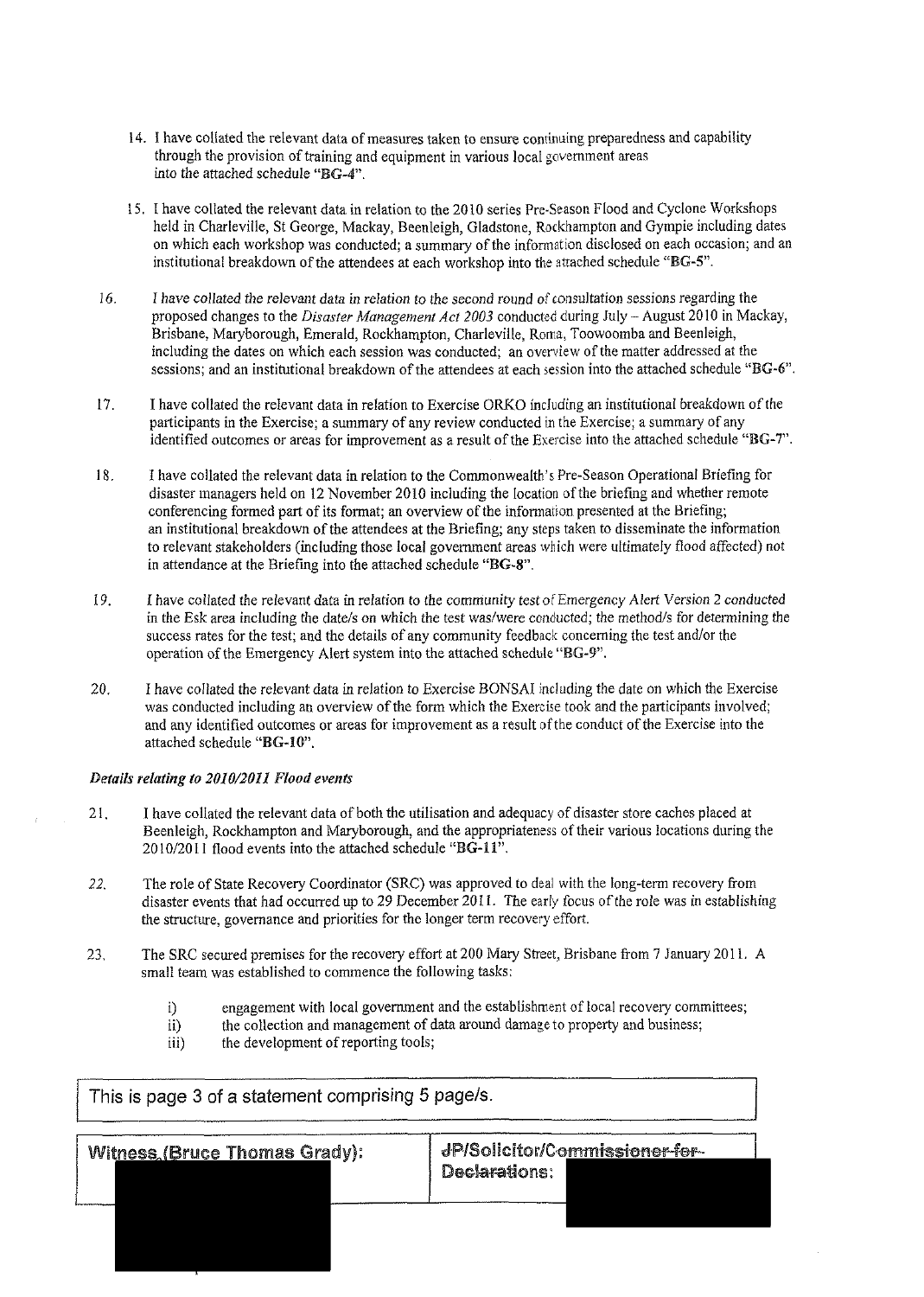- iv) the management of offers of assistance from the public and business sector;<br> $v$ ) the development of an ICT environment to support recovery operations;
- v) the development of an ICT environment to support recovery operations;<br>vi) the identification of liaison officers from those agencies with a direct rol-
- the identification of liaison officers from those agencies with a direct role in recovery efforts (including DEEDI, DoC, DPW, Transport and Main Roads, DERM).
- 24. Additional areas of regional Queensland were affected by flooding with additional property and infrastructure damage after 29 December 2010. As a result, on 5 January 2011 the Queensland Government appointed Major General Mick Slater to lead the Queensland Flood Recovery Task Force.
- 25. Following the flooding events in the Lockyer Valley, Ipswich and Brisbane from 10 January to 13 January 2011 the Queensland Reconstruction Authority was established. The responsibilities of the SRC were then transitioned to the QRA during the period to  $21$  January 2011.
- 26. 1 have collated the relevant details of the particular challenges presented by the resupply of the cities of Mackay and Rockhampton and the manner in which these challenges were managed within the disaster management framework, and an assessment of both the adequacy of the resources for these operations and any possible areas for improvement into the attached schedule "BG-12".
- $27.$ Operational details of the evacuation centres established during the floods are not available to EMQ. The establishment of evacuation centres is managed by each local government as an element of their disaster management planning.
- 28. EMQ usually undertakes a post event review of the performance of each local and district group activated during a disaster however because of the ongoing operational requirements following TC Yasi (including further heavy rainfall and flooding events), the efforts required to prepare data for the Commission of Inquiry, and the continuing workloads on local governments it has oat been practical or reasonable to commence these tasks.
- 29. I have collated the relevant details of the current progress in the acquisition of Digital Elevation Model data for both 'coastal communities' and 'inland flood towns' and the availability and utilisation of this data by relevant stakeholders, including local government areas into the attached schedule "BG-13".
- I have collated the relevant details of the operational deployment and tasking of EMQ personnel and 30. equipment in connection with the Toowoomba and Lockyer Valley flash flooding events of January 2011 into the attached schedule "BG-14".
- $31.$ I make this statement of my own free will believing its contents to he true and correct.

This is page 4 of a statement comprising 5 page/s. JP/Solicitor/Commissioner for **Witness (Bruce Thomas Grady):** Declarations: